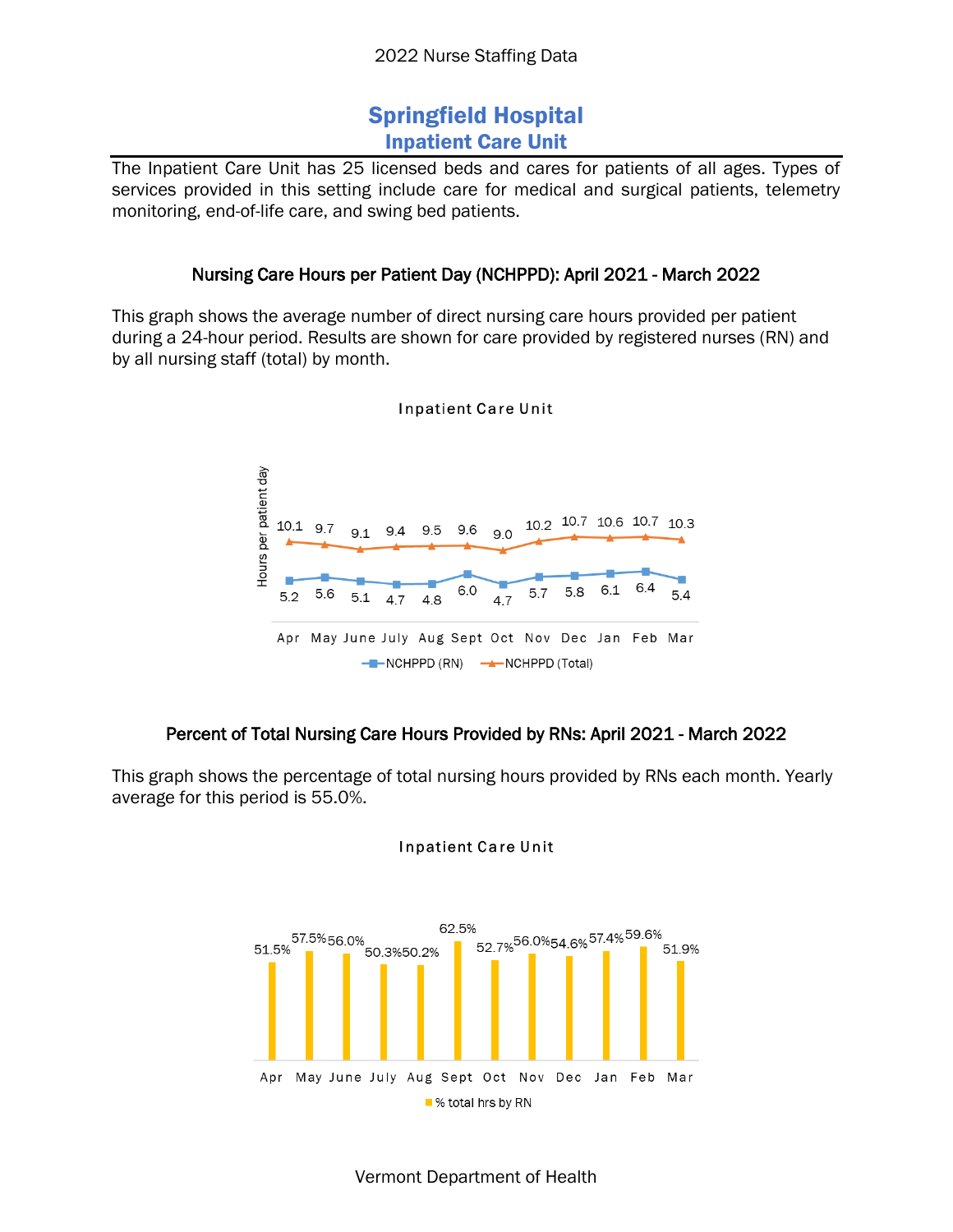#### Yearly Average of RN and Total Nursing Care Hours per Patient Day, Percent of Total Nursing Care Hours Provided by RNs, 2014 - 2022

The graph below shows trend over time on the average RN and total nursing care hours per patient days, and average percentage of nursing care that was provided by RN.



\* April 2019 – March 2020 and April 2020 – March 2021 data are not available due to the pandemic.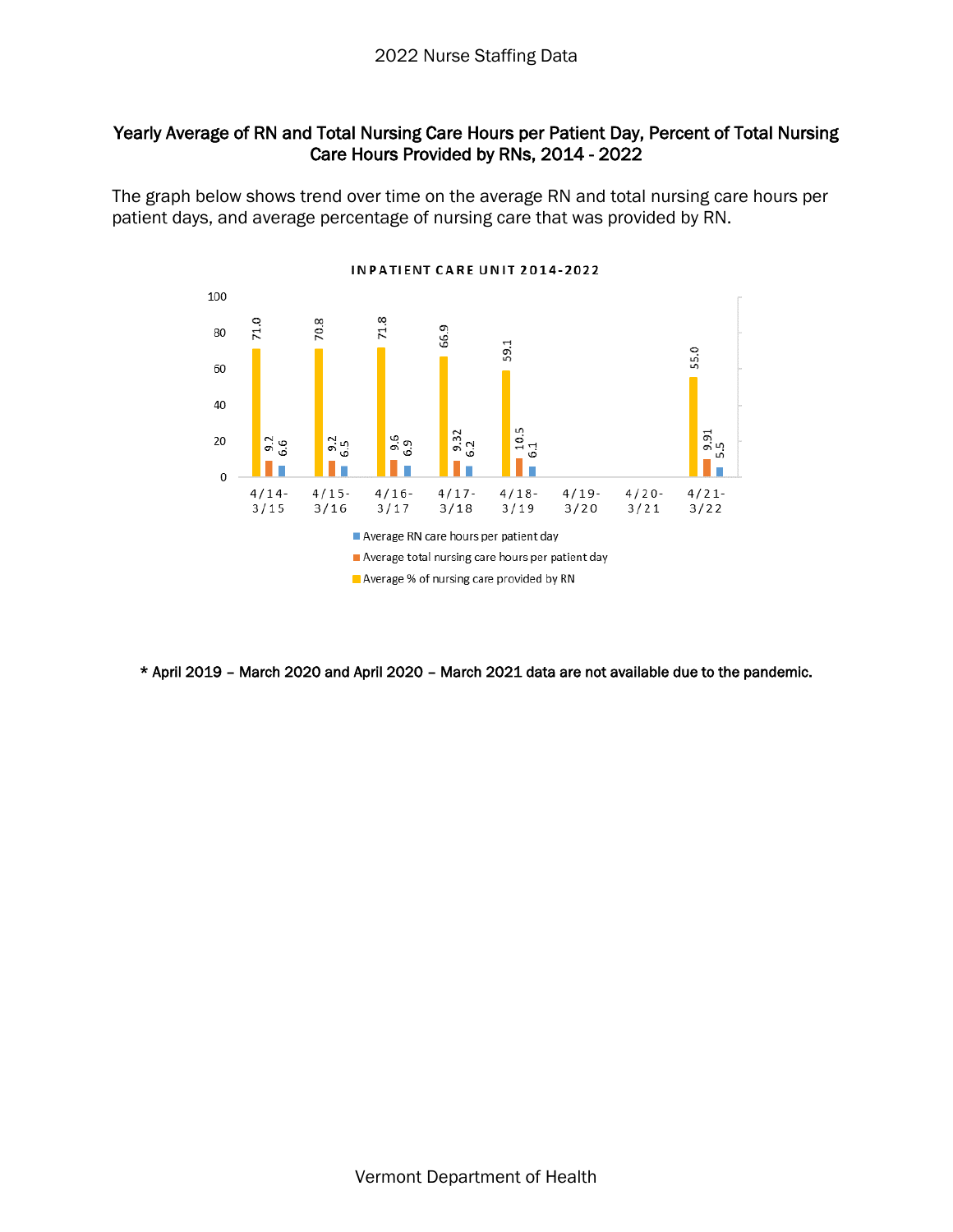# Springfield Hospital Psychiatric Unit (Windham Center)

The Psychiatric Unit has 10 licensed beds. Types of services provided in this setting include short-term, secure, inpatient care for individuals with a mental health diagnosis, substance abuse disorder, or both.

### Nursing Care Hours per Patient Day (NCHPPD): April 2021 - March 2022

This graph shows the average number of direct nursing care hours provided per patient during a 24-hour period. Results are shown for care provided by registered nurses (RN) and by all nursing staff (total) by month.



Psychiatric Unit

## Percent of Total Nursing Care Hours Provided by RNs: April 2021 - March 2022

This graph shows the percentage of total nursing hours provided by RNs each month. Yearly average for this period is 49.4%.



Psychiatric Unit

Vermont Department of Health